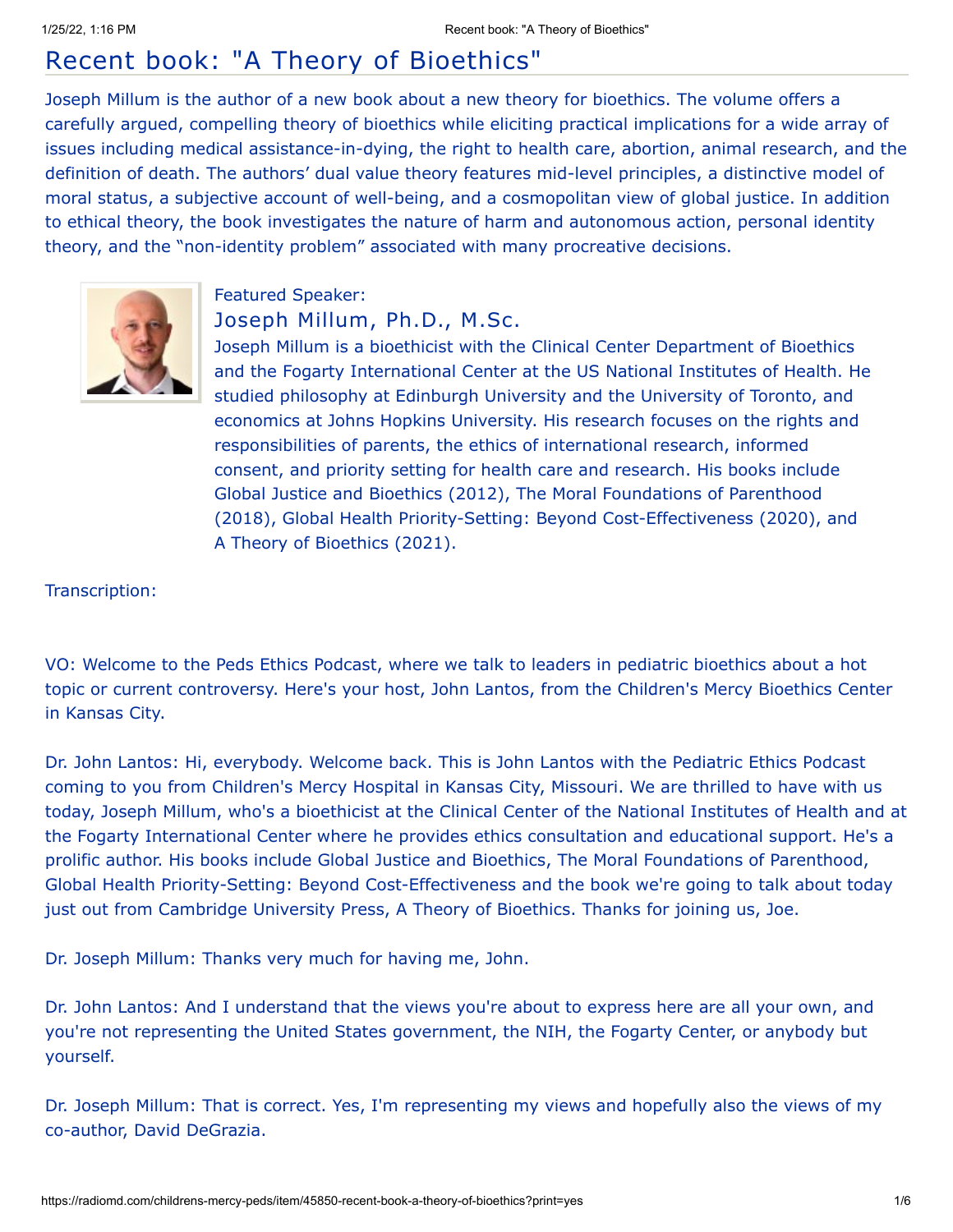### 1/25/22, 1:16 PM Recent book: "A Theory of Bioethics"

Dr. John Lantos: Perfect. I am so curious. The two of you wrote a new theory of bioethics. What motivated you to do that? Why do you think we need another book on theories of bioethics?

Dr. Joseph Millum: Yeah, fair question. We were motivated to do it because we perceived a need for a book that was able to give approachable, but relatively high-level theoretical approach to bioethics. And one that could bring in a number of concepts that we think are very relevant to bioethics, but are not focused on that much in existing. So for example, we spend quite a bit of time talking about the nature of well-being, the nature of harm, what it is that I'm talking about, the non-identity problem, and these are all very philosophical issues, but they also do have implications for bioethics. And we wanted to create a theory that was philosophically rigorous, was broader in scope than we thought other theories were. But also that like those other theories, we could show why what we were saying theoretically mattered practically.

Dr. John Lantos: Let's talk a little bit about the idea of well-being that you developed in the book. You give primacy to that as a moral value and the moral obligation to promote well-being. That sounds a lot like beneficence in either the Belmont framework or Beauchamp and Childress. How is your idea of wellbeing different?

Dr. Joseph Millum: Yeah. And I wouldn't say that everything that we're doing is uncharted territory, right? We've learned a great deal as I think most people working in bioethics in Anglophone countries have from Beauchamp and Childress. We learned a great deal from the Belmont report, which I think is a beautifully written piece of work and one that succinctly expresses a number of the ideas that we are trying to explicate at much greater length.

We do have different views, I think, about what well-being is, and we have different views about what it is that individual, the institutions have to do in order to promote it and in order to avoid causing harm, right? Promoting well-being and causing harm being flip sides of the same coin. So for example, we think that individual obligations to promote well-being are pretty substantial. Both in what's called the imperfect duty of beneficence. That is the duty to take some efforts to promote well-being where you have some discretion about how you're going to go about doing that, right? You have some discretion about how you are going to take stock of your life so that you make other people's lives better. But also in the context of rescue where we think there are what philosophers would call perfect obligations, ones where there are no options to provide benefits to others when you can do so at a relatively low cost yourself. And we think that those end up giving pretty stringent obligations to promote well-being, not just stringent obligations to avoid harm.

Dr. John Lantos: So the obligation to promote well-being then sort of bleeds into, if you will, discussions about justice and what obligations doctors or healthcare systems have to provide beneficial medical care to patients. Do you want to speak a little bit about how you tie those together and how your ideas of justice may differ from prior theories of bioethics?

Dr. Joseph Millum: Yeah, absolutely. So we have a theory of justice that we think is at relatively generic liberal egalitarianism. So we think unchosen differences between individuals are unjust and those are ones that ought to be corrected. Now, we think it's relatively generic that it's one that many liberal philosophers would agree with. Nevertheless, it has pretty radical implications for how countries like the US ought to be set up. And we think it supports the right to healthcare for everyone. And we have a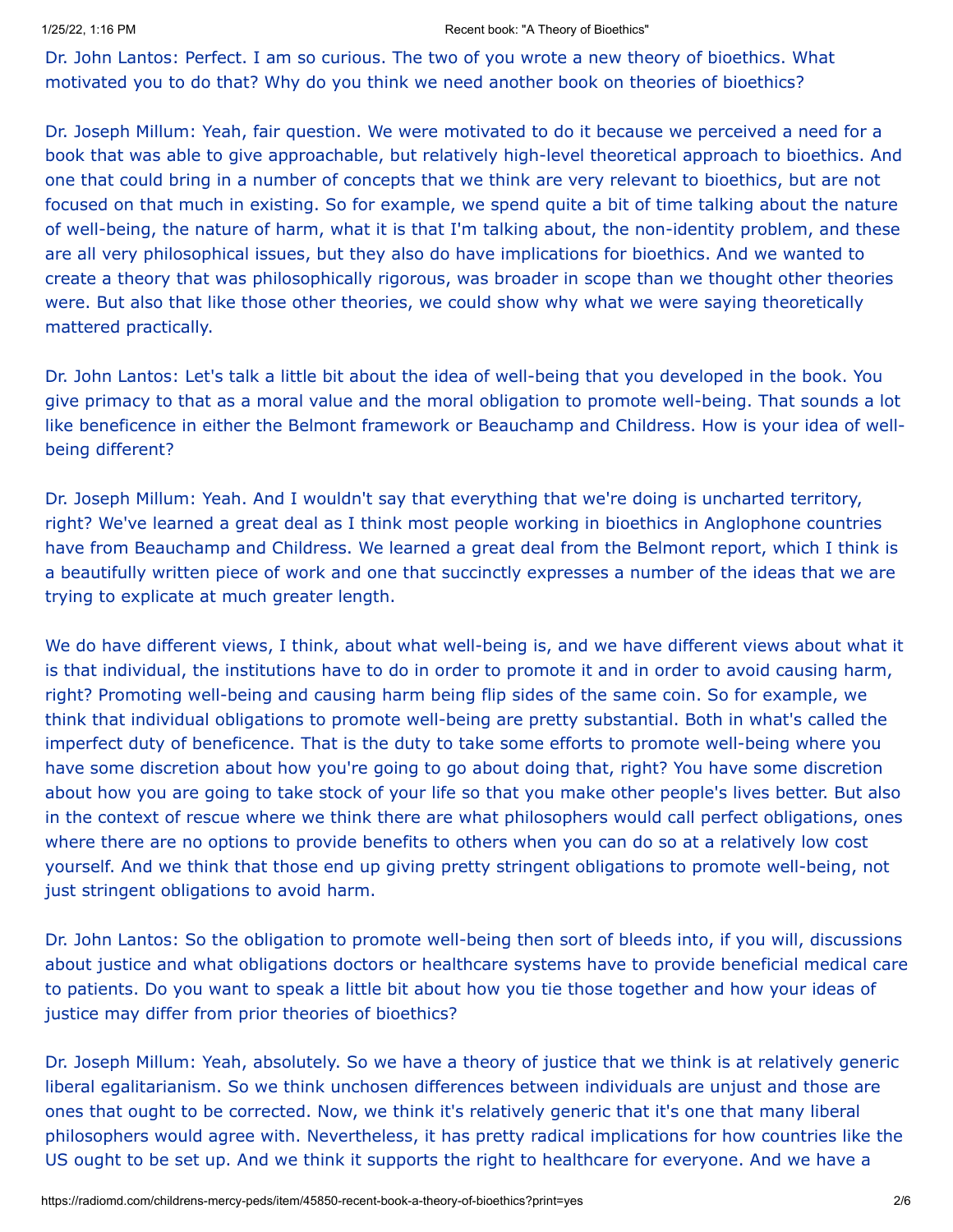view about international justice, which is one that basically takes the same core idea that our theory of justice for the state has this idea that unchosen differences between individuals is unjust and applies it to the international context. Unchosen differences between individuals born and living in different countries are also unjust.

But let me come down to the question about how that relates to beneficence, which is that in a context where you had a just state, that is where the state was giving everyone everything that they were owed. Most of us would have relatively minimal duties of beneficence. The use of tax dollars would be to provide people with what they were owed, including healthcare. And it would only be very exceptional cases where we as individuals were put in a position where we had to rescue someone, right? Typically, we would have people who are trained to do that basically.

Dr. John Lantos: So essentially, we'd meet our beneficence obligations through paying our taxes.

Dr. Joseph Millum: Through paying our taxes and through having jobs and roles that provided the help to people that they needed, so sufficient clinicians, firefighters, et cetera, et cetera. But what we actually have is a pretty unjust state where many people don't have access to safe housing, adequate nutrition, healthcare when they need it. And the question is what do we as individuals have an obligation to do when we're in the actual unjust circumstances?

Dr. John Lantos: So I'm going to push you on to implications of that. One, about doctors in the United States where we do not have a universal healthcare system and their obligations and then a little bit, if we have time, on global obligations, particularly around COVID vaccines or COVID treatments.

But let's start with docs in the US. You make an argument that I think a lot of doctors might find difficult or troubling. You say it's true that if healthcare systems were reformed, individual physicians would not have to volunteer their time to treat poor patients. It's also true that if all physicians volunteered their time, then each would only have a small contribution to make, but neither of these conditions is met in the actual world. And you then go on to argue that each individual physician therefore has a duty to do more than they ideally would be required to do, that seems like that's asking a lot.

Dr. Joseph Millum: Yeah, it may potentially be asking a lot. The fact that we live in a very unjust society and that many people do not do what they would ideally means that those people who are committed to acting well have to do much more than they otherwise would. There have been a very interesting debate on this in the context of obligation to the global poor, which I think is really relevant to the question of what physicians in the US owe to people who are indigent or people who don't have health insurance.

That debate started off with this idea that by donating money to effective charity, it will be possible to save many lives overseas, so like buying antimalarial bed nets could save children's lives in malaria endemic countries. But it looked like for those people who would be willing to donate to do that, they could donate all of their money before they solved the problem. And a philosopher called Liam Murphy argued this is unfair. What you're basically saying is, as you were suggesting with physicians in the US, what you're basically saying is those people who are willing to do that duty have to do much more than they would have to do if everyone was doing their duty and you shouldn't ask people to do more than they would do under what he called conditions of full compliance, where everyone does what they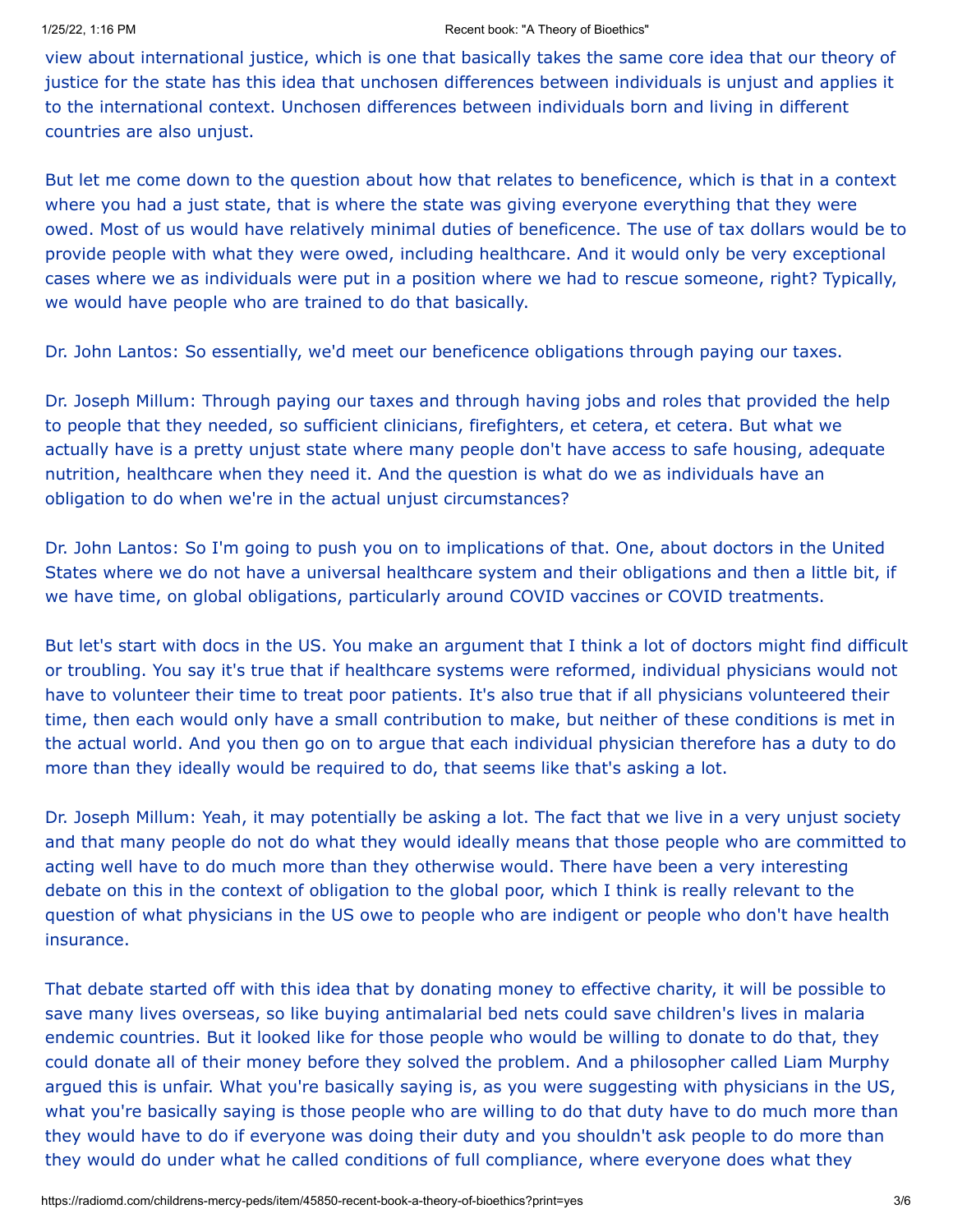should.

Dr. John Lantos: That's sort of the idea, that no good deed goes unpunished. I mean, if you are a good person, more is asked of you.

Dr. Joseph Millum: Absolutely. But virtue is its own reward, right? So that all works out fine. There's a very under-read article by a guy called Michael Ridge where he points out there is an unfairness. If you, Dr. Lantos, are doing what you want to do, but the others around you are not, you can complain to them that they're treating you unfairly. They're not contributing in their fair share. Or if I'm contributing to charities and other people are not, I can say you're not doing your fair share. But then the question is who should bear the burden of the fact that these individuals are not doing what they should, right? Is it you, the well-off clinician who has extra resources that they could provide? Or is it the extremely disadvantaged people that we're originally talking about benefiting? And the idea is that it would be more unfair to put the burdens of non-compliance on the people who are most disadvantaged than to put the burdens of non-compliance on people like you or I, who might be comparatively better off.

Dr. John Lantos: So how does this play out then in the context of COVID and preventive or curative treatment?

Dr. Joseph Millum: Yeah. So the COVID pandemic has really been eye-opening I think for a lot of people in terms of both how healthcare system have functioned or failed to function and the ways in which they've turned out to be unjust in terms of who has access to what. But there's been a lot of discussion about how we ought to allocate either scarce treatments, so remdesivir very early on and now treatments like monoclonal antibodies and about vaccines. A lot of debate within the US about how these should be allocated within the US and then also debates internationally.

And so at the moment, basically any adult or anyone over 12, I think, who wants a vaccine, is going to be able to get one. And that's the situation we're in at the moment. But in many countries, that's just not true. In many poor countries, most people are not able to access vaccines, even people who are very high risk for severe COVID if they were to become infected or people who are working on the frontline, healthcare workers and so on. So there's an ethical question about when richer countries, European countries or the US ought to share supplies of effective vaccines.

Now, from my point of view, I think now obviously we should, because we're at a point where in richer countries, the people who are at high risk or either have or could be vaccinated with the supplies that we have. There is an interesting ethical question about at what point one ought to start sharing, right? And if you treat everyone in the world equally, then that point is probably pretty early on in the pandemic, that is the people who are most vulnerable everywhere in the world should be getting equal priority.

Dr. John Lantos: And that certainly has not and is not happening.

Dr. Joseph Millum: No. And practically and politically, one understands why it didn't happen. Nevertheless, we could have hoped for vaccine sharing to happen earlier than it has and to have been done on a more equitable basis.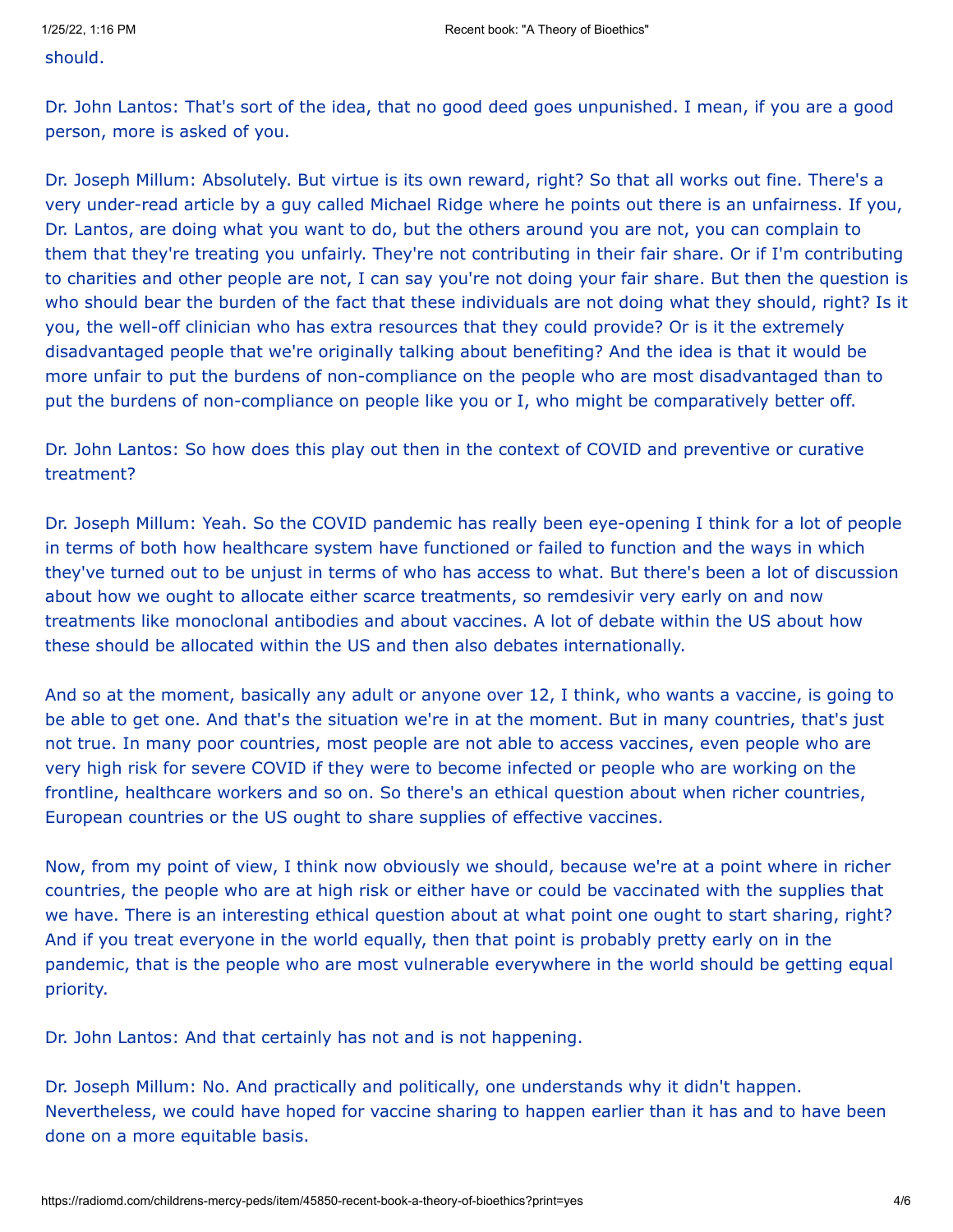### 1/25/22, 1:16 PM Recent book: "A Theory of Bioethics"

Dr. John Lantos: Absolutely. Let me shift gears. In the last few minutes, we have here one of the other controversial aspects of your theory of bioethics. Your opinions about animal research. You write that the traditional presumption in favor of conducting animal studies before proceeding to clinical trials involving human subjects is morally backward. There should be a presumption against involving sentient animals in research. Is that what you would see as a sort of universal or global ban, that there should be no animal research involving sentience animal subjects?

Dr. Joseph Millum: No, I don't think we believe that there should be a global ban. We do think that the way that animal research currently is set up, there is relatively little regard given for the well-being of those animals. Now, there are some rules that apply. There are some requirements in terms of how you treat animals in terms of their well-being, but there is a general assumption that it's acceptable to breed animals with debilitating conditions, to expose animals to noxious chemicals, to kill them at whatever point is convenient and experiment and so on. And we think that any sentient being, any being that has a welfare matters morally. And so anytime you're going to do something like that with a non-human animal, it has to be justified. It has to be justified in terms of some sort of benefits in terms...

### Dr. John Lantos: To the animal?

Dr. Joseph Millum: Not to the animal. No. You mentioned earlier on that theory talks a lot about the value of well-being. It's a dual value theory. We care about well-being and we care about respect for rights. And we think that creatures like most humans who have narrative identities are creatures that have rights. Now, it wouldn't be permissible for example to conduct extremely harmful research on a human who wasn't able to give consent for the sake of others. But for nonhuman animals that are cognitively less sophisticated, possibly rodents, we don't think that they have the protection of rights, but nevertheless, that welfare matters. So you can justify causing harm to those animals provided that the benefits to other individuals outweigh them.

And so we argue both that presumption actually sets quite a high bar, right? Because you may know that you're going to inflict severe suffering on several hundred rodents. But the benefits down the line are highly speculative, right? The translation from doing basic research in rodents to actually helping humans is pretty speculative. And we think that there are lots of reasons to question the presumption that the use of animal subjects is generally essential for finding out information that's going to benefit humans.

So if you think about it just in terms of how we would assess risks and benefits of research generally, we think the risks should be justified by the benefits of the research. That's a standard sort of tentative research ethics, but we also think that risks should be minimized consistent with achieving the scientific objectives. And we think that for a lot of animal research, those two conditions are not met. That doesn't mean that it's never met.

Dr. John Lantos: If you had to guess what percentage of animal research would fall below your bar how much of it would you find morally impermissible?

Dr. Joseph Millum: I could not make that guess because I do not have a good grasp of the full landscape. I would refer you to David, to his recent book, Principles of Animal Research Ethics, which he just published, I think, a year ago with Tom Beauchamp. And that would give you a much more